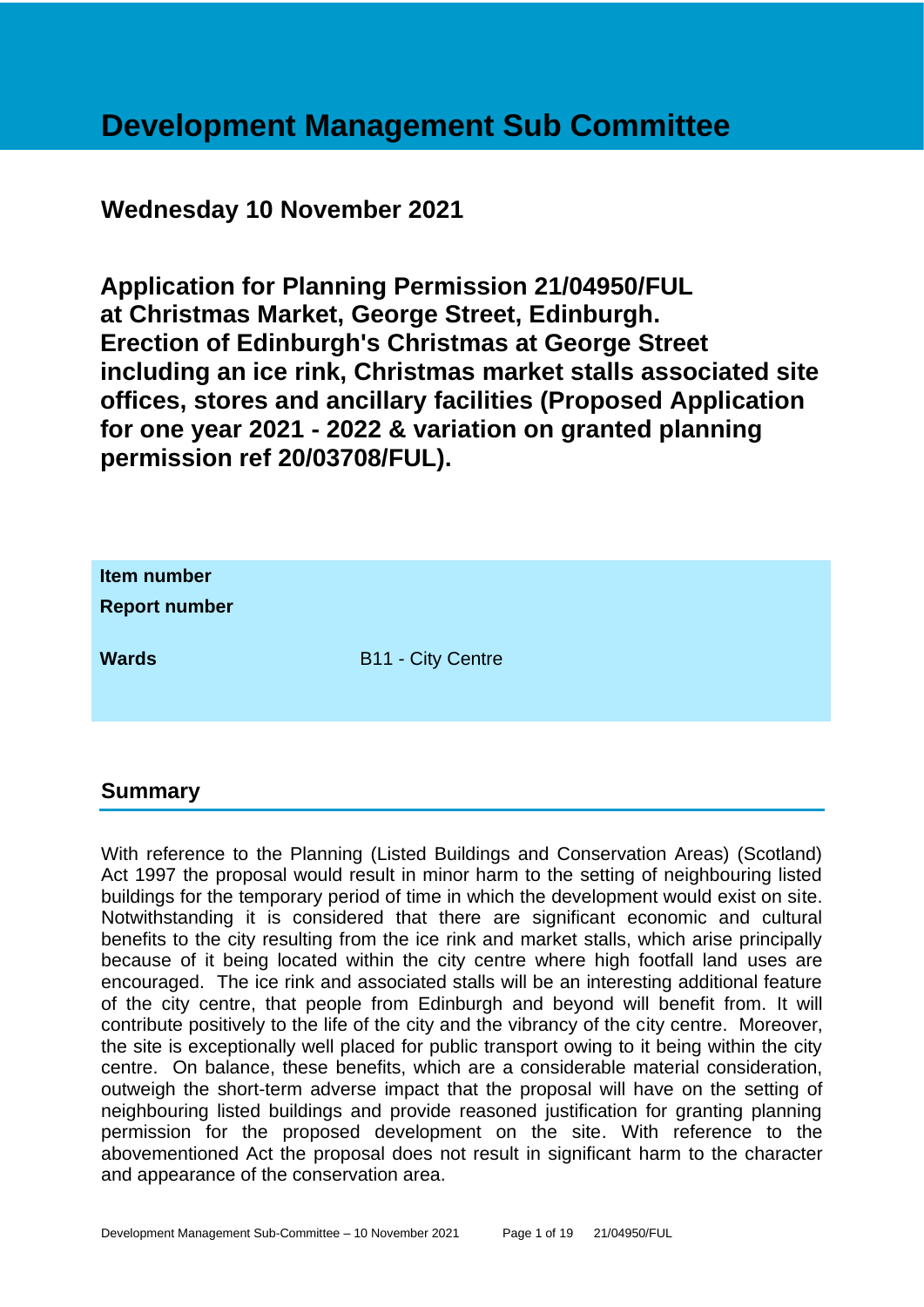The proposal does not result in significant harm to the character and appearance of the designed landscape or the Outstanding Universal Value of the Old and New Towns of Edinburgh World Heritage Site. The proposed development is for a temporary period and will not have a long-term impact on the site and will not result in significant harm to residential amenity. The proposals comply with the Edinburgh Local Development Plan. The proposal, subject to the conditions stated, is considered to be acceptable. There are no detrimental impacts on equalities or human rights. There are no material considerations which outweigh this conclusion.

## **Links**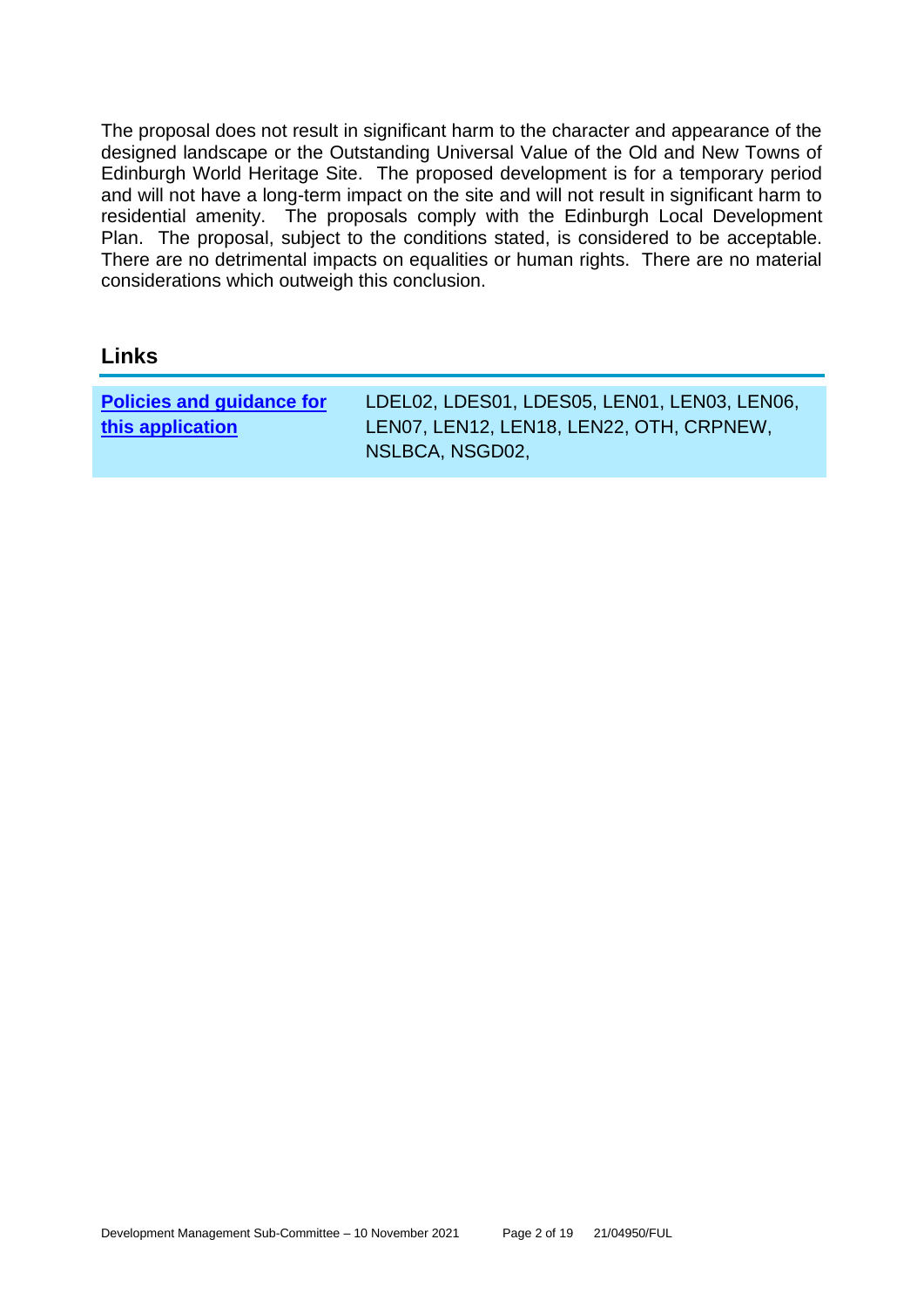## **Report**

**Application for Planning Permission 21/04950/FUL at Christmas Market, George Street, Edinburgh. Erection of Edinburgh's Christmas at George Street including an ice rink, Christmas market stalls associated site offices, stores and ancillary facilities (Proposed Application for one year 2021 - 2022 & variation on granted planning permission ref 20/03708/FUL).**

## **Recommendations**

**1.1** It is recommended that this application be Granted subject to the details below.

## **Background**

## **2.1 Site description**

The site is located on the public road of George Street on the section which runs between Charlotte Square and Castle Street. The site is bound to the north and south by the properties located on George Street and to the east by the junction of George Street and Castle Street and to the west by Charlotte Square.

The site is adjacent to a number of listed buildings, structures and monuments:

- − 33-39 Charlotte Square and 142-146 George Street with railing and lamp standards (Category A), LB28506;
- − 40-46 Charlotte Square and 143 George Street with railing and lamp standards (Category A), LB28507;
- − 112 George Street with railings and lamp standards (Category A), LB28883;
- − George Street and Castle Street, Statue of Dr Chalmers (Category A), LB27847 and
- − 97-105 (Odd Nos) George Street, Bank of Scotland (Category A), LB28850.

The site is located within the Old and New Towns of Edinburgh World Heritage Site and the Historic Garden Designed Landscape Inventory Site - New Town Gardens. This application site is located within the New Town Conservation Area.

## **2.2 Site History**

11 November 2020 - Planning permission granted for the erection of Edinburgh's Christmas at George Street and Castle Street, including Christmas Market Stalls, Ice Rink, Plant and Boot Room, Around the Corner Bar, Box Office, Associated Site Offices, Stores and Ancillary Facilities (amended application for festive period 2021- 2022). (application reference 20/03708/FUL).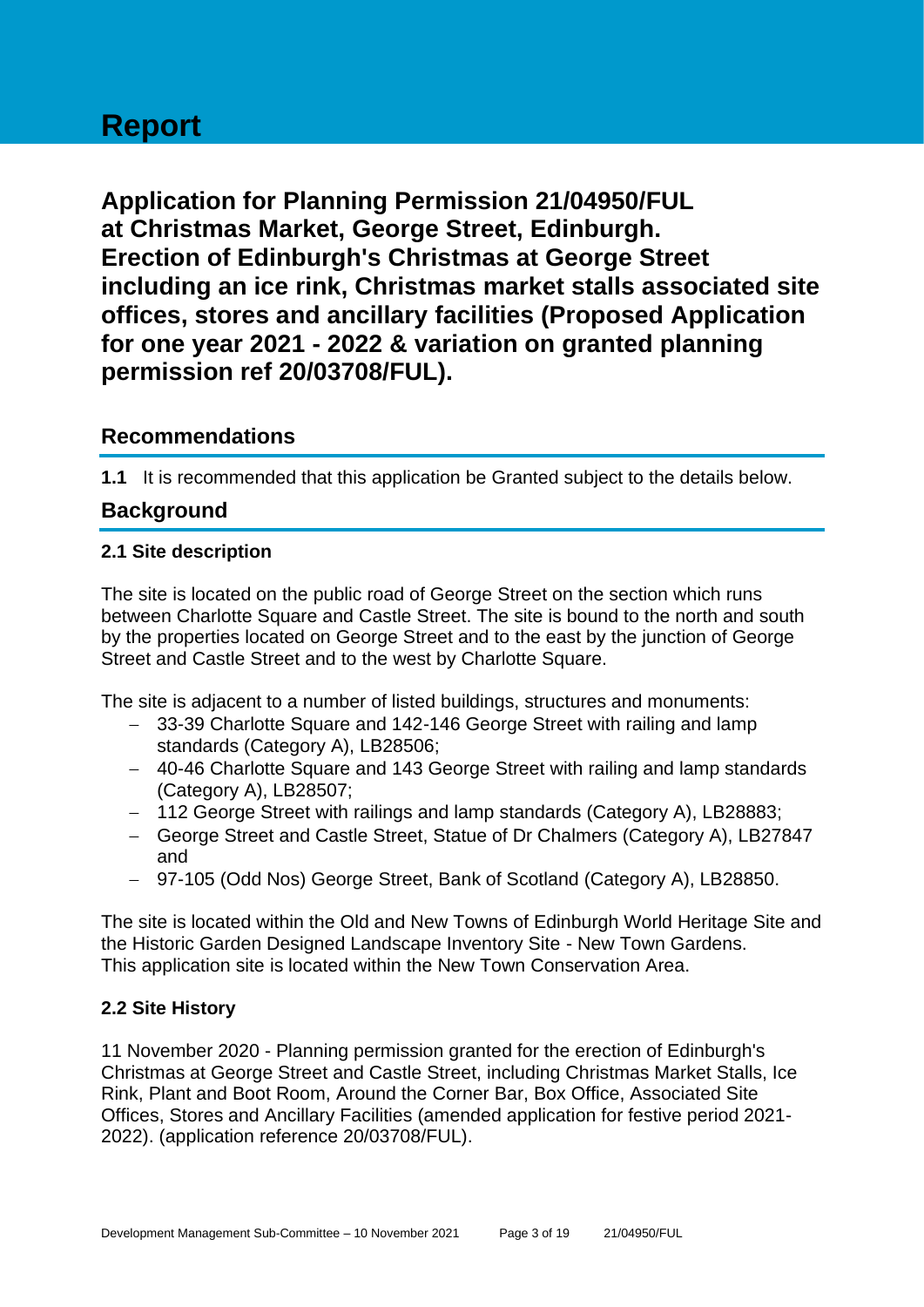Other relevant applications:

22 September 2021 - Planning application submitted for the Erection of Edinburgh's Christmas at East Princes Street Gardens and the Mound Precinct including Christmas market stalls, fairground rides associated site office, stores and ancillary facilities (proposed for 1 year 2021-2022 and variation on Ref: 20/03707/FUL). (application reference 21/04953/FUL) - pending consideration.

22 September 2021 - Erection of Edinburgh's Christmas at West Princes Street Gardens including Christmas market stalls, fairground rides, Santa's grotto, Christmas tree maze, Associated site offices, stores, and ancillary facilities (Proposed for one year 2021 - 2022). (application reference 21/04954/FUL) - pending consideration

4 September 2020 - Planning application submitted for the erection of Christmas market stalls, tree, associated site offices, stores and ancillary facilities at High Street and Parliament Square (as amended to cover the festive period for 2021-2022). (application reference number 20/03728/FUL)- Application withdrawn.

11 November 2020- Planning permission granted for the erection of Christmas market stalls, fairground attractions, box office and associated site offices, stores and ancillary facilities at East Princes Street Gardens and Mound Plaza (as amended to cover the festive period for 2021-2022). (application reference number 20/03707/FUL).

## **Main report**

## **3.1 Description Of The Proposal**

The application is for the Erection of Edinburgh's Christmas at George Street including an ice rink, 3 food and drink trading concessions, plant/boot room building and visitor toilets. The proposed operating timescale is from 19 November 2021 to 5 January 2022. The event space is to be operational between the hours of 10am and 10pm.

The application is one of three separate applications for Christmas events proposed by the applicant in the city centre. They would operate in place of the much larger single event in East Princes Street Gardens and the Mound Piazza which had operated without planning permission on previous occasions.

Access to the event is for pedestrians only. Cycle access to the site will be maintained. During loading times (7am to 9.30am) a 3m eastbound lane for delivery vehicles and cycles and a 1.5m westbound lane will be maintained. Delivery vehicles will be walked in and out (eastbound only) with banksmen to ensure cycle safety, and delivery vehicles will park in the designated loading / unloading areas, out-with the cycle lanes.

Alterations from previous permission:

- − Ice rink increased in size;
- − Number of stalls reduced to 3 concessions;
- − Castle Street removed from the proposals although permission still live and this could be implemented as an alternative.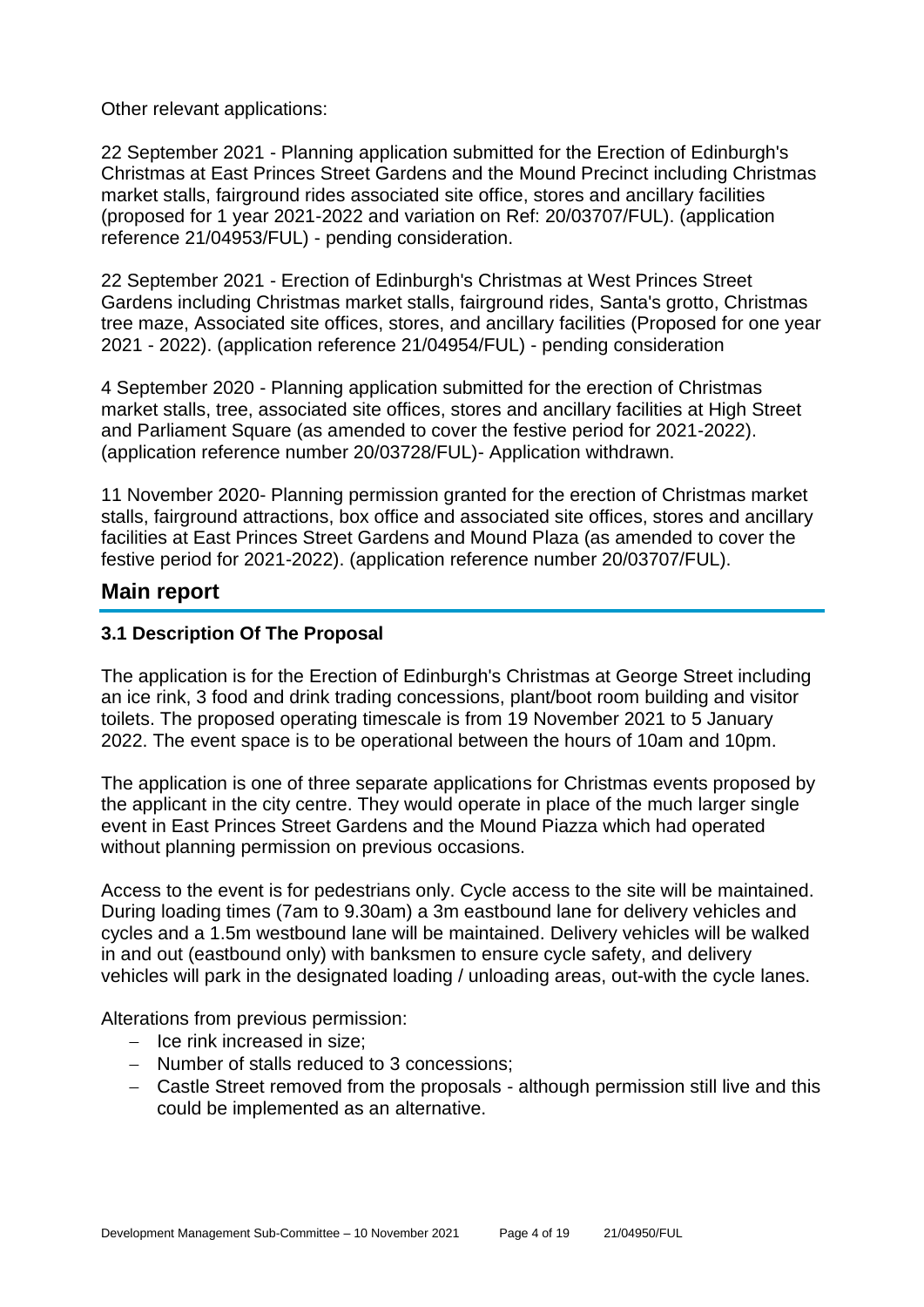## **3.2 Determining Issues**

Due to its proximity to listed buildings and being a site within the New Town Conservation Area the proposed development first requires to be assessed against Sections 59 and 64 of the Planning (Listed Buildings and Conservation Areas) (Scotland) Act 1997.

Section 59 of the Planning (Listed Buildings and Conservation Areas) (Scotland) Act 1997 means that there is a strong presumption against granting planning permission for development which would harm a listed building or its setting. If engaged, the presumption can only be rebutted if the advantages of the scheme are sufficient to outweigh that strong presumption.

Section 64 of the Planning (Listed Buildings and Conservation Areas) (Scotland) Act 1997 means that there is a strong presumption against granting planning permission for development which would conflict with the objective of preserving or enhancing the character or appearance of the conservation area. If engaged, the presumption can only be rebutted if the advantages of the scheme are sufficient to outweigh that strong presumption.

The determining issues to consider in terms of assessing the development against Sections 59 and 64 of the Planning (Listed Buildings and Conservation Areas) (Scotland) Act 1997 are:

- − Would the development harm a listed building or its setting? If it would, are there any advantages of the proposal that are sufficient to outweigh the strong presumption against granting planning permission?
- − Would the development conflict with the objective of preserving or enhancing the character or appearance of the conservation area? If it would, are there any advantages to the proposal that are sufficient to outweigh the strong presumption against granting planning permission?

If the Development complies with Sections 59 and 64 of the Planning (Listed Buildings and Conservation Areas) (Scotland) Act 1997, it then requires to be considered in terms of Sections 25 and 37 of the Town and Country Planning (Scotland) Act 1997. Section 25 requires that the determination shall be made in accordance with the development plan unless material considerations indicate otherwise.

The determining issues to consider in assessing this are:

- − Do the proposals comply with the development plan?
- − If the proposals do comply with the development plan, are there any compelling reasons for not approving them?
- − If the proposals do not comply with the development plan, are there any compelling reasons for approving them?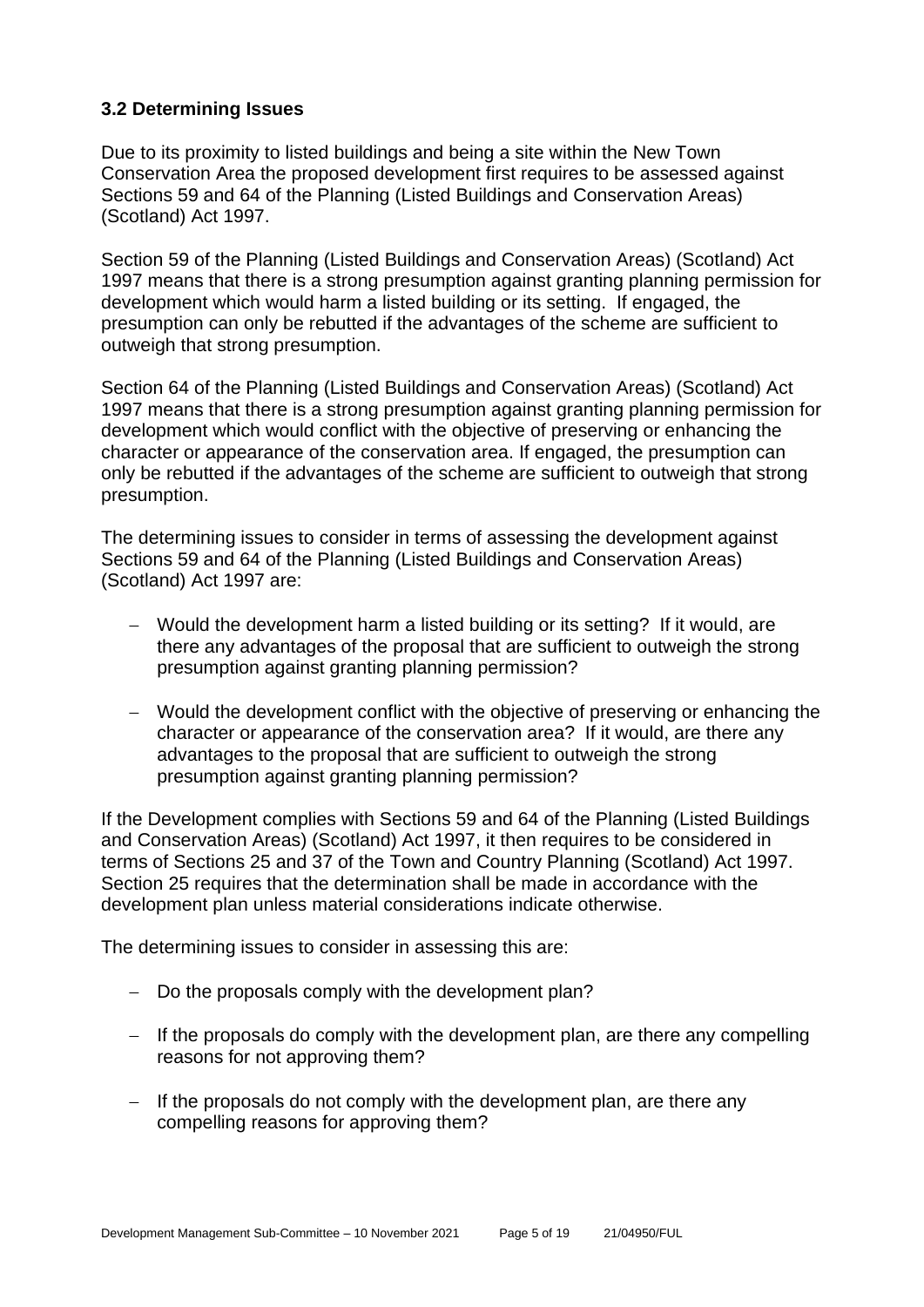## **3.3 Assessment**

To address these determining issues, the Committee needs to consider whether:

- a) There will be no significant harm to the setting of any adjacent listed buildings and will not harm the character and visual amenity of the Conservation Area;
- b) the proposed use is appropriate on the site;
- c) There will be no significant harm to the character and appearance of the designed landscape;
- d) there will be no significant harm to the Outstanding Universal Value of the World Heritage site:
- e) Amenity including residential amenity will not be adversely affected;
- f) There are no transport issues;
- g) Representations raise issues to be addressed;
- h) The proposal has any equalities or human rights impacts.
- a) Impact on Listed Buildings

The proposed ice rink and stalls would be located near to a number of listed buildings including category A listed buildings. Due to their size, scale, positioning, form and their design and appearance, the temporary structures would have minor adverse impact on the setting of these neighbouring listed buildings.

Maybe better to state that the overall scale of the installation on George Street / Castle Street is smaller than previously granted planning permission and as a result will have lesser impact than that previous permission. In addition, with the overall Christmas Event split across 3 separate sites in the city, the scale of the proposal on this site is not so great as to have a profound impact on the above-mentioned heritage assets. Given this and the fact that the proposal is for a temporary period of a known duration, the impact on the setting of neighbouring listed buildings would be short term and not significantly detrimental.

Nonetheless, given that there would still be a degree of harm to the setting of neighbouring listed buildings; as explained above, in terms of the legal tests consideration is required to be given to whether there are significant material considerations that justify the development in this particular location; and if so, does this outweigh any adverse impacts.

The Ice Rink and associated stalls will be an interesting additional feature of the city centre that people from Edinburgh and beyond will benefit from. It will contribute positively to the life of the city and the vibrancy of the city centre. It is likely to draw people to the city centre who might not otherwise go there and therefore there will be economic benefit to surrounding businesses. There is also a letter of support from Essential Edinburgh outlining the importance of the Christmas trading period post COVID for the surrounding businesses. The site is exceptionally well placed for public transport owing to it being within the city centre.

The proposal is for a Christmas Ice Rink and stalls for Edinburgh. As such it is appropriate that it is located in a city centre location. Given its proximity to bus routes, and tram there are few locations with better connectivity.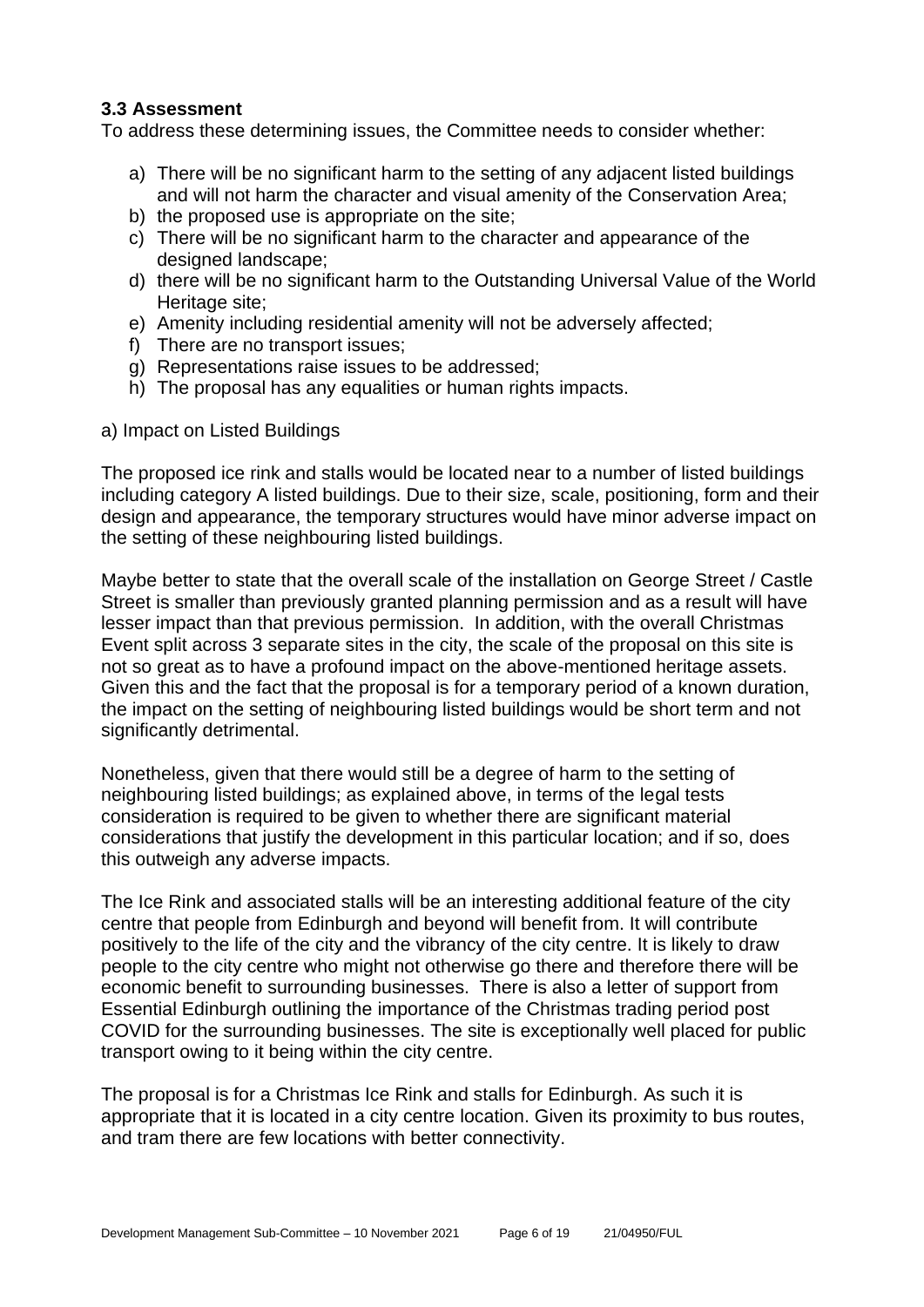With East Princes Street Gardens potentially being used for a Christmas Market if planning application 21/04953/FUL is granted and West Princes Street Gardens being used for other Christmas installations if planning application 21/04954/FUL is granted, there are unlikely to be other locations that could be better connected. For example, the Meadows or George Square do not have such connectivity.

Other locations in the city centre, given the large number of listed buildings throughout the city centre, are likely to give rise to similar impacts on other listed buildings, if the market was to be put elsewhere. Therefore, the benefits realised by the installation can only realistically be delivered at its proposed location of George Street.

On balance, these benefits; which are a significant material consideration, outweigh any temporary adverse impact that the proposal will have on the setting of neighbouring listed buildings and provide reasoned justification for granting planning permission for the proposed development on the site.

#### Impact on Conservation Area

The New Town Conservation Area Character Appraisal identifies the essential character as being:

The City's collection of civic statuary provides a focus and punctuation point for many vistas creating an outdoor sculpture gallery; The use of grid layout forms throughout the area provides a formal hierarchy of streets with controlled vistas and planned views; The central position, grid layout and uniform building heights make the area extremely sensitive to the effects of high buildings; and Terminated vistas within the grid layouts and the long-distance views across and out of the conservation area are an important feature.

Temporary events are characteristic of the Conservation Area during the festive season. The temporary use of the site for the proposal would not detract from the character and appearance of the Conservation Area. In addition to the other two Christmas markets currently proposed by the applicant in other parts of the city centre and other known developments in the city centre, owing to its size, form and temporary nature the cumulative impact on the character and appearance of the conservation area is not significant.

Overall, the development is not considered to conflict with the objective of preserving or enhancing the character or appearance of the conservation area.

#### b) Principle of Development

Policy Del 2 (City Centre) of the Edinburgh Local Development Plan (LDP) supports a mix of uses appropriate to the location of the site, its accessibility characteristics and the character of the surrounding area. Development which lies within the the City Centre will be supported which retains and enhances its character, attractiveness, vitality and accessibility and contributes to its role as a strategic business and regional shopping centre and Edinburgh's role as a capital city.

The principle of the proposed temporary use on the site is acceptable. The proposal meets the policy requirements of Del 2, as it will help retain and enhance the character, attractiveness and vitality of the City Centre.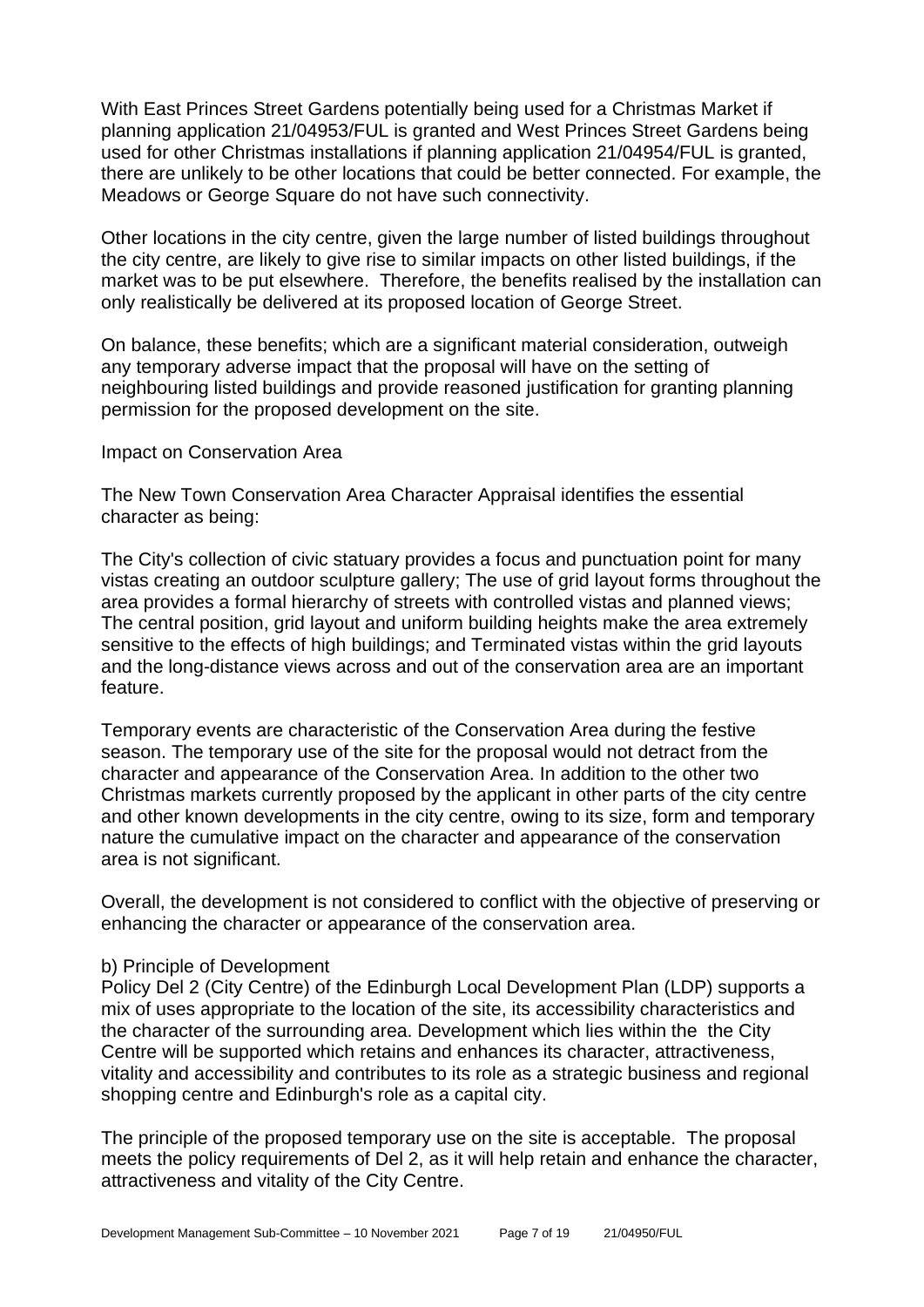#### c) Impact on Designed Landscape

Due to the size, scale, positioning, form and the design and appearance, the proposal would temporarily impact on key views within the Designed Landscape. Notwithstanding, by splitting the event into 3 separate events in the city the scale of the proposal is relatively small and consequently the impact on the heritage assets is not profound. Given this and the fact that the proposal is for a temporary period of a known duration, the impact on the character and appearance of the Designed Landscape would be short term and not significantly detrimental.

## d) Impact on OUV of World Heritage Site

Due to the size, scale, positioning, form and the design and appearance, the proposal would temporarily impact on key views within the World Heritage Site. Notwithstanding, by splitting the event into 3 separate events in the city the scale of the proposal is relatively small and consequently the impact on the heritage assets is not profound. Given this and the fact that the proposal is for a temporary period of a known duration, the impact on the OUV of the World Heritage Site would be short term and not significantly detrimental.

In addition to the other two Christmas markets currently proposed by the applicant in other parts of the city centre and other known developments in the city centre, owing to its size, form and temporary nature the cumulative impact on the character and appearance of the OUV of the WHS is not significant.

## e) Amenity

A service/plant compound is proposed on the western most section of the application site and will be surrounded by a 3 metre high fence. This is in close proximity to 35-39 Charlotte Square (The Roxburghe Hotel). In 2017 a generator and refrigeration plant were positioned at this location in association with an 'Ice Kingdom Display' and no complaints were received by the Council. However, given the high noise levels the icerink refrigeration plant will generate, there is a concern with potential for noise nuisance to occupiers of the hotel. In order to mitigate noise nuisance from the plant it should be made a condition of a grant of planning permission that the exact positioning of the plant and generators on the site and the acoustic containment of the plant is such that an acoustic attenuation of NR35 is achieved within the guest bedrooms of the hotel between 23:00 hours and 07:00 hours with the windows closed.

The nearest residential property is located away from the plant area towards the eastern section of the site. Subject to this, there would be no undue noise nuisance to occupiers of the neighbouring hotel or any residential property. This is the same approach that was taken to the previous grant of planning permission for the ice rink on this site (planning application reference 20/03728/FUL).

There will be amplified music and a large number of people attending, including in the evening. Any noise nuisance relating to this could be addressed with the operator by the Council's Environmental Protection Section.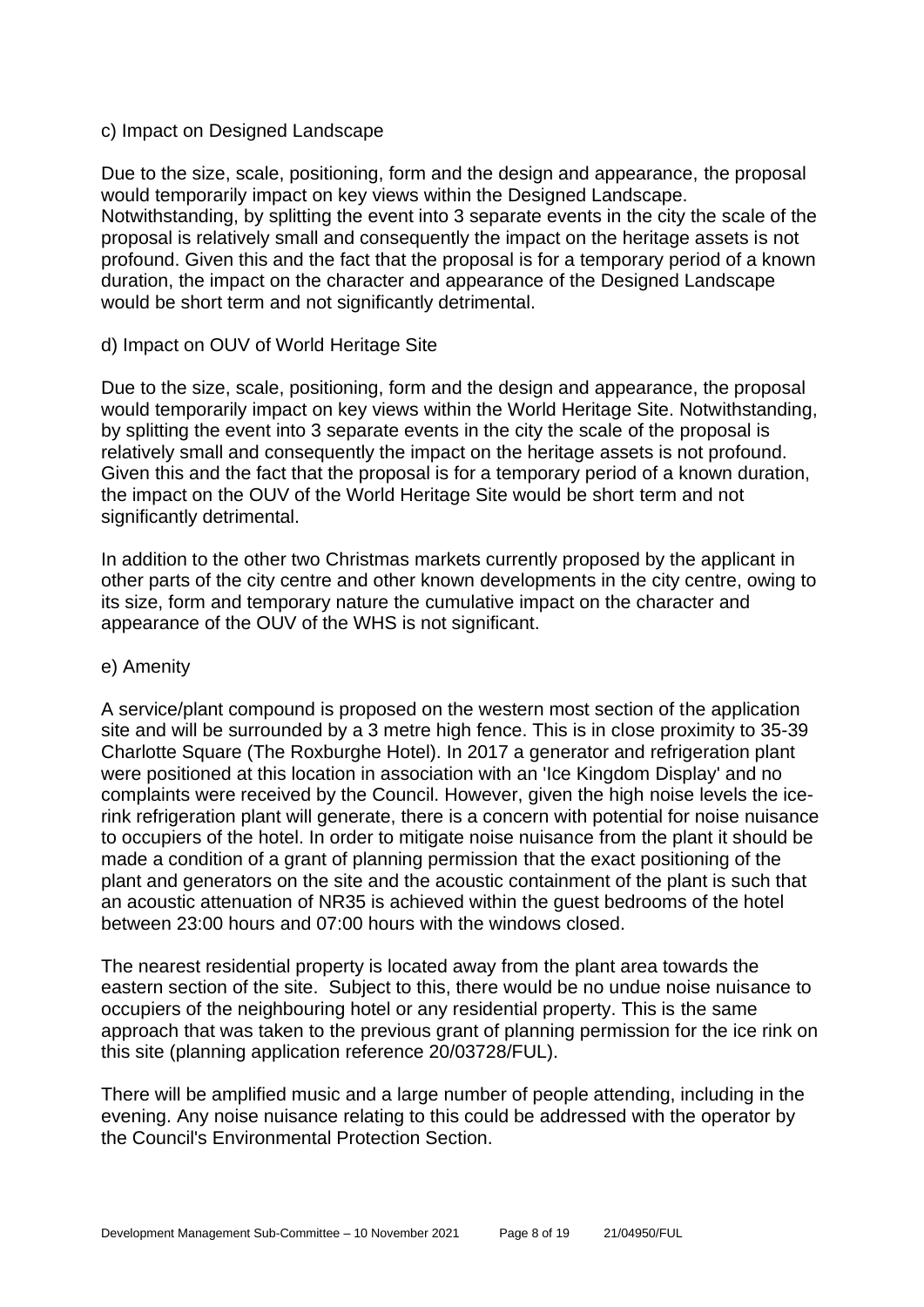The applicant has confirmed that a private waste collection service will be in place for the development.

#### f) Transport Issues

To facilitate the proposal the western part of George Street would have to be closed to eastbound traffic. The temporary closure of the road does not raise any transportation concerns. A permit to close the road would be required to be obtained from the Council in advance of its closure. The proposal does not raise any road safety concerns.

The existing temporary structures located within the carriageway are scheduled to be removed by the end of October. There will be no restrictions to pedestrian flow on the pavements adjacent to the site. The proposal raises no pedestrian safety concerns.

The existing cycle lane provision is included within the submitted plans.

The site is exceptionally well placed for public transport and is located next to a local centre where high footfall land uses are encouraged. Consequently, the proposal does not raise any significant parking issues or public transport issues.

#### g) Representations

Material Representations - Objection:

- − Disruption to traffic; addressed in section f);
- − Public transport impossible; addressed in section f);
- − Impact on adjacent business from noise; addressed in e)
- − Street cleaning and waste disposal issues; addressed in e);
- − Impact on access to premises access to all businesses is retained.
- − Permanent businesses deprived of trade; letter of support submitted from Essential Edinburgh on the importance of the Christmas Festivals to local trade/ business.
- − Insufficient detail of structures to be erected- sufficient detail is submitted to make a planning assessment of the proposals and
- − Impact on cycle route; addressed in section f).

#### Non - material Comments

- − Too Commercial not representative of Scotland.
- − Inadequate toilet provision: toilets are provided on the site.
- − Limitations on existing business being able to carry out repairs- applicant will contact adjacent building owner directly.
- − Ability of fire service to access premises on George Street ' the proposals have been through an EPOG Meetings which have included full engagement with the Fire service who are satisfied with the arrangements.
- − Concerns about the Festival proceeding where other City events are cancelled and a civic duty to restrict public gatherings.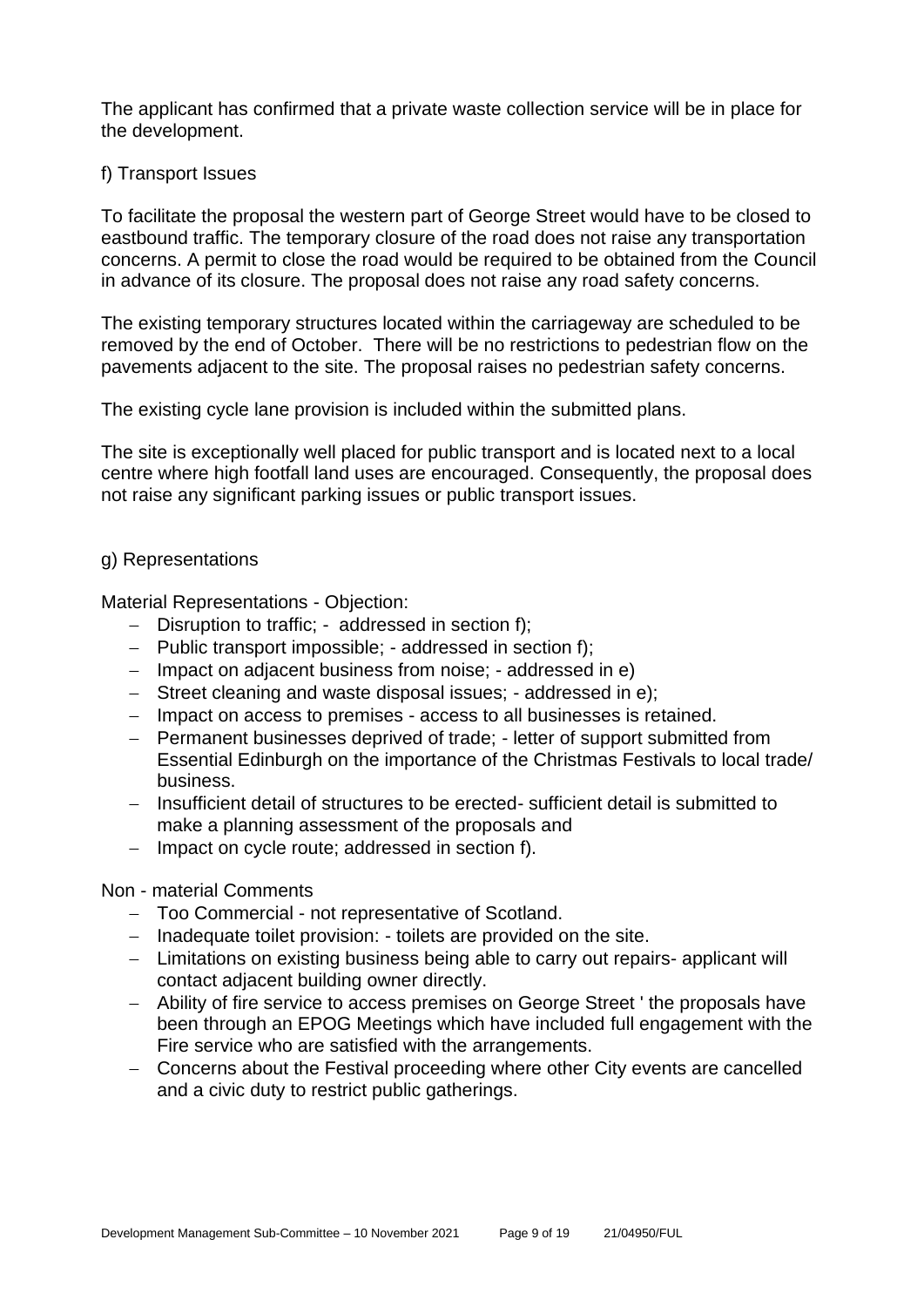## Support Comments

- − Westerly block of George Street well suited to hosting events of this kind;
- − Crucial City Centre retail and hospitality businesses have a successful Christmas trading period. Ice rink and stalls have a key role in this.

New Town and Broughton Community Council Comments

Community Council consider that the overall Edinburgh Christmas offering needs to be considered in totality across the three amended application. In respect of the George Street proposals the key points are:

- − Proposed Footprint In principle location acceptable but query the loss of outdoor seating for existing businesses. Potential impact on cycle route.
- − Proposed Generators it is assumed that the generators will use diesel as fuel and more environmentally acceptable fuels should be used.
- − Level of Detail submitted what boundary treatments are proposed around the ice rink - this is unclear and should be resolved prior to the issuing of any permission.
- − The Community Council recognises and acknowledges the importance of the Winter Festival but have significant concerns as detailed above.

## **Conclusion**

With reference to the Planning (Listed Buildings and Conservation Areas) (Scotland) Act 1997 the proposal would result in minor harm to the setting of neighbouring listed buildings for the temporary period of time in which the development would exist on site. Notwithstanding, it is considered that there are significant economic and cultural benefits to the city resulting from the ice rink and market stalls, which arise principally because of it being located within the city centre where high footfall land uses are encouraged. The ice rink and associated stalls will be an interesting additional feature of the city centre, that people from Edinburgh and beyond will benefit from. It will contribute positively to the life of the city and the vibrancy of the city centre. Moreover, the site is exceptionally well placed for public transport owing to it being within the city centre. On balance, these benefits, which are a considerable material consideration, outweigh the short-term adverse impact that the proposal will have on the setting of neighbouring listed buildings and provide reasoned justification for granting planning permission for the proposed development on the site. With reference to the abovementioned Act the proposal does not result in significant harm to the character and appearance of the conservation area.

The proposal does not result in significant harm to the character and appearance of the designed landscape or the Outstanding Universal Value of the Old and New Towns of Edinburgh World Heritage Site. The proposed development is for a temporary period and will not have a long-term impact on the site and will not result in significant harm to residential amenity. The proposals comply with the Edinburgh Local Development Plan. The proposal, subject to the conditions stated, is considered to be acceptable. There are no detrimental impacts on equalities or human rights. There are no material considerations which outweigh this conclusion.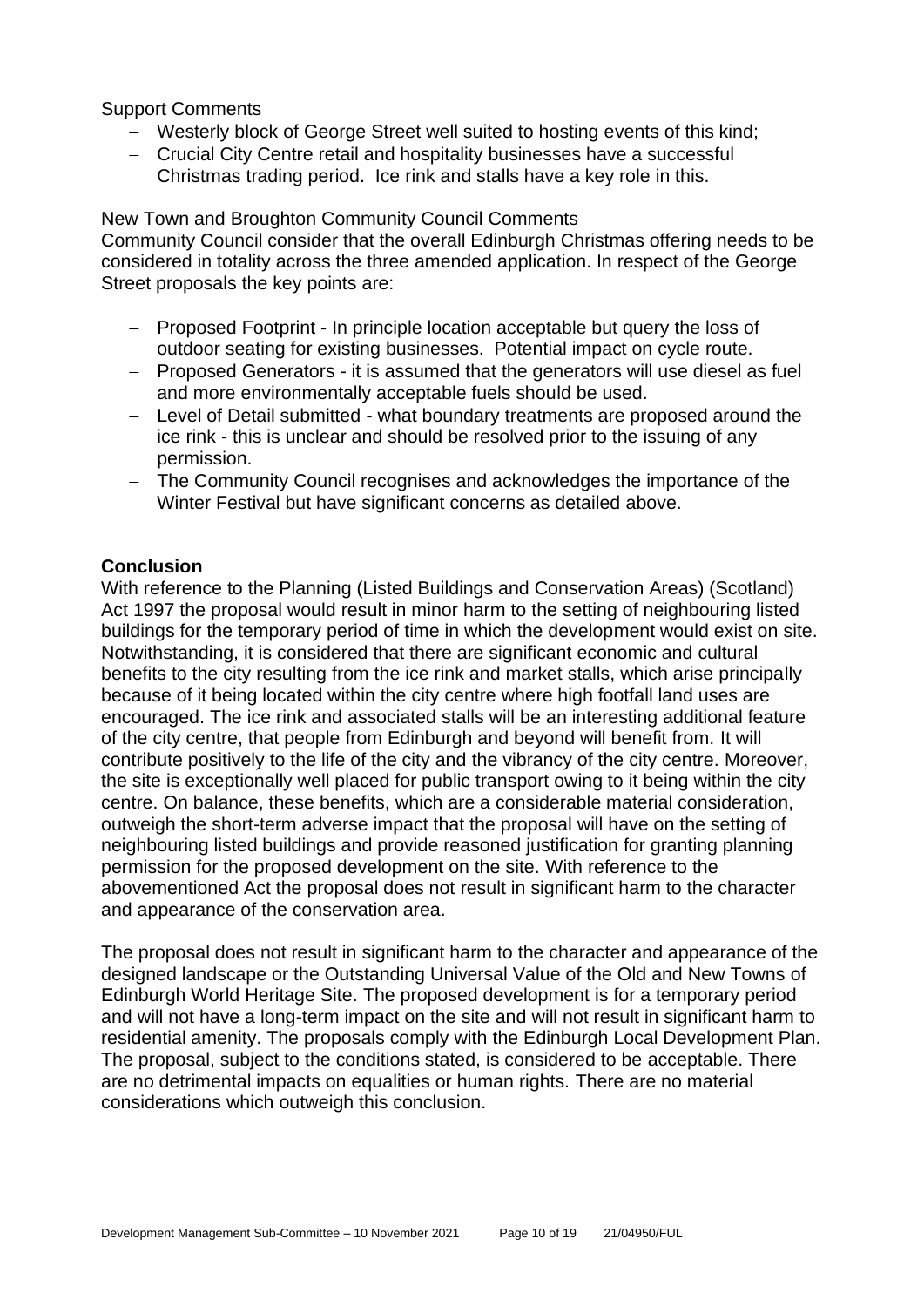It is recommended that this application be Granted subject to the details below.

## **3.4 Conditions/reasons/informatives**

## **Conditions** :-

- 1. Planning permission is granted for the limited period of between 19 November 2021 and 5 January 2022 only.
- 2. The temporary market and attractions including timber stalls, ice rink and ancillary structures shall only operate between the hours of 10am and 10pm on the dates specified in condition 1.
- 3. The temporary structures and installations and ancillary structures, plant and generators shall be removed from the site within 14 days of the date of expiry of the temporary period specified in condition 1.
- 4. Notwithstanding the location of the George Street ice rink plant and generators delineated on drawing UB-ECH 20-003B and the detailed of them specified on other application drawings, the positioning of them on the site and the acoustic containment/enclosures installed/erected around them shall achieve an acoustic attenuation of NR35 within the neighbouring hotel at 35-39 Charlotte Square or any residential property between 22:00 hours and 07:00 hours. The noise measurements shall be taken within any affected hotel bedroom/ residential bedroom with the windows closed.

## **Reasons**:-

- 1. In recognition of the temporary nature of the proposals.
- 2. In the interests of safeguarding the amenity of neighbouring noise sensitive properties.
- 3. In order to safeguard visual amenity.
- 4. In the interests of safeguarding the amenity of occupants of the neighbouring hotel from undue noise nuisance.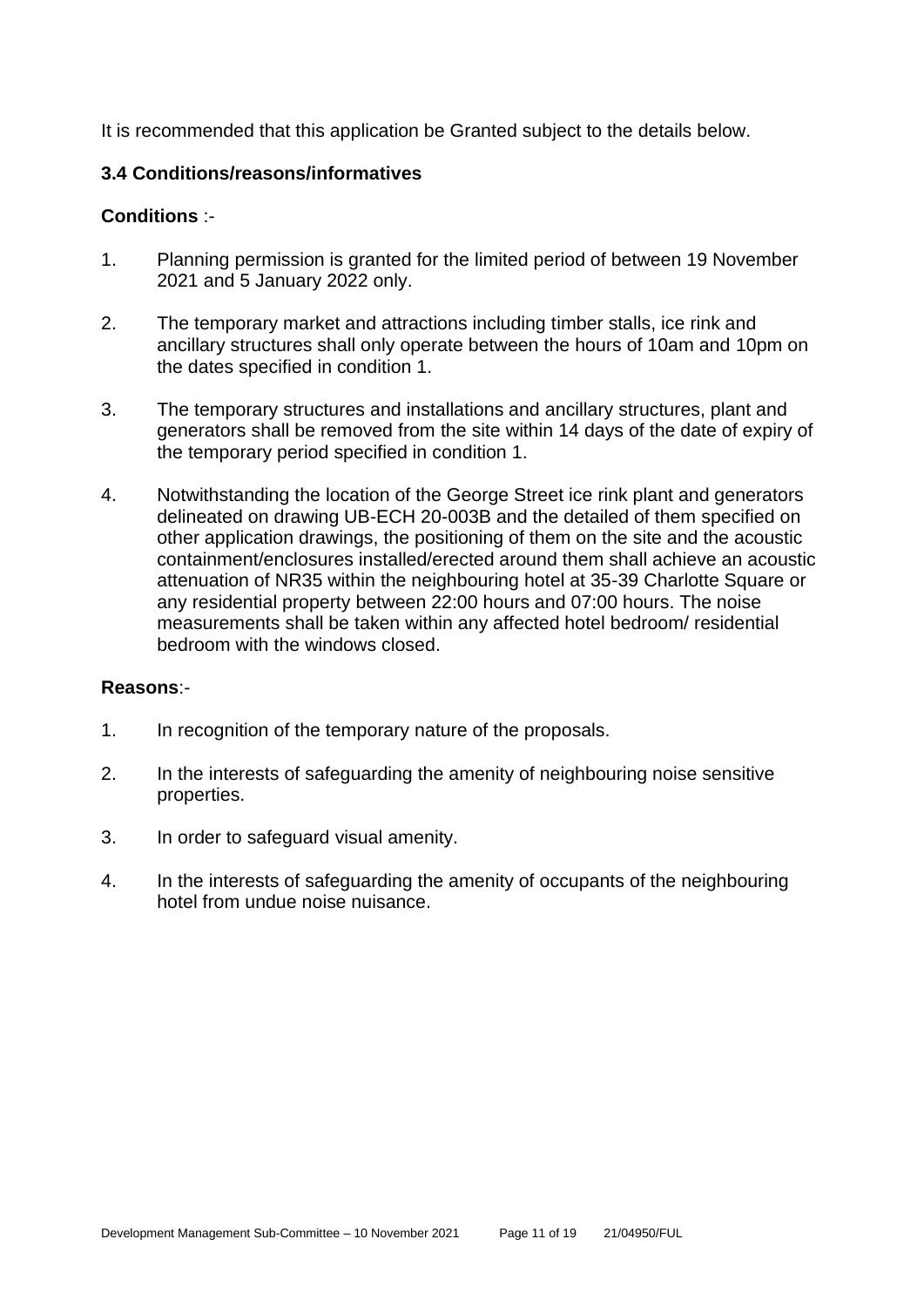## **Financial impact**

## **Risk, Policy, compliance and governance impact**

**5.1** Provided planning applications are determined in accordance with statutory legislation, the level of risk is low.

## **Equalities impact**

## **6.1 The equalities impact has been assessed as follows:**

The application has been assessed and has no impact in terms of equalities or human rights.

## **Sustainability impact**

## **7.1 The sustainability impact has been assessed as follows:**

## **Consultation and engagement**

## **8.1 Pre-Application Process**

Pre-application discussions took place on this application.

## **8.2 Publicity summary of representations and Community Council comments**

The application was advertised on 1 October 2021 and a total of 13 letters of representation were received including a letter from the Cockburn Association. A letter was also received from the New Town and Brought Community Council which has been treated as a consultation response and is available in full within the consultation section.

## **Background reading/external references**

- To view details of the application, go to
- [Planning and Building Standards online services](https://citydev-portal.edinburgh.gov.uk/idoxpa-web/search.do?action=simple&searchType=Application)
- [Planning guidelines](http://www.edinburgh.gov.uk/planningguidelines)
- [Conservation Area Character Appraisals](http://www.edinburgh.gov.uk/characterappraisals)
- **[Edinburgh Local Development Plan](http://www.edinburgh.gov.uk/localdevelopmentplan)**
- **[Scottish Planning Policy](http://www.scotland.gov.uk/Topics/Built-Environment/planning/Policy)**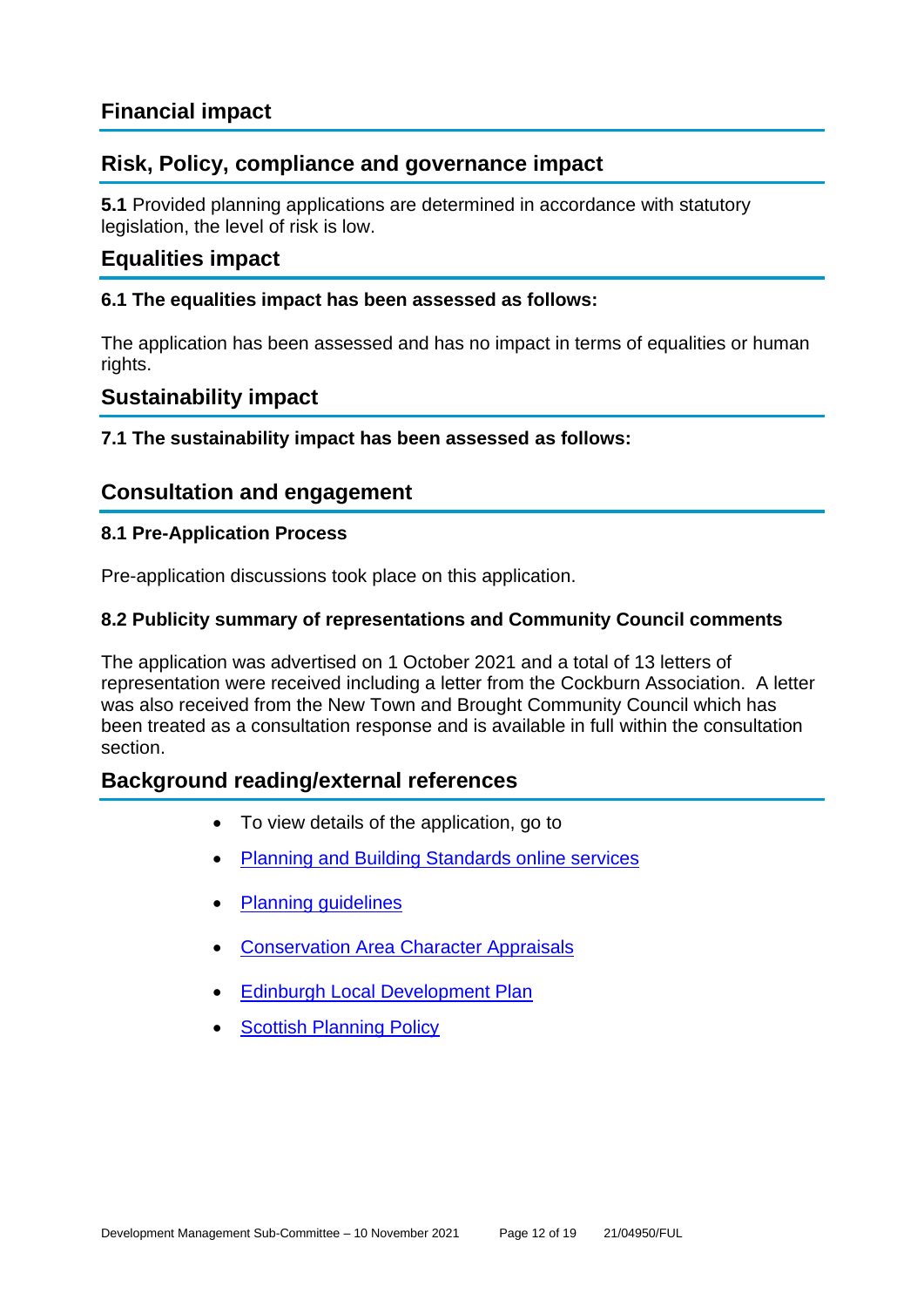| <b>Statutory Development</b> |
|------------------------------|
| <b>Plan Provision</b>        |
|                              |
|                              |

**Date registered** 21 September 2021

**Drawing numbers/Scheme** 1 - 8,

**David Givan** Chief Planning Officer PLACE The City of Edinburgh Council

Contact: Elaine Campbell, Team manager E-mail: elaine.campbell@edinburgh.gov.uk

## **Links - Policies**

## **Relevant Policies:**

LDP Policy Del 2 (City Centre) sets criteria for assessing development in the city centre.

LDP Policy Des 1 (Design Quality and Context) sets general criteria for assessing design quality and requires an overall design concept to be demonstrated.

LDP Policy Des 5 (Development Design - Amenity) sets criteria for assessing amenity.

LDP Policy Env 1 (World Heritage Site) protects the quality of the World Heritage Site and its setting.

LDP Policy Env 3 (Listed Buildings - Setting) identifies the circumstances in which development within the curtilage or affecting the setting of a listed building will be permitted.

LDP Policy Env 6 (Conservation Areas - Development) sets out criteria for assessing development in a conservation area.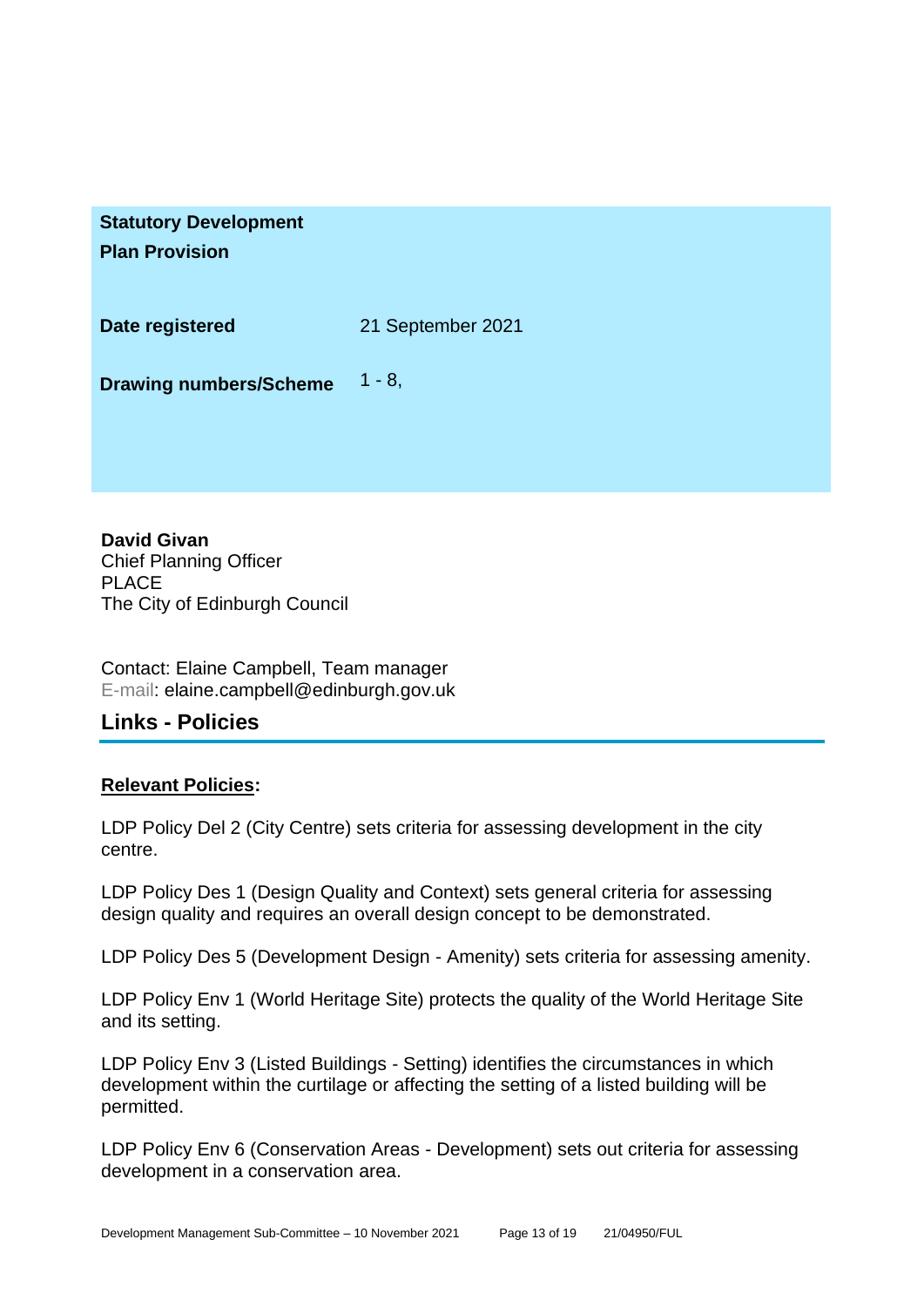LDP Policy Env 7 (Historic Gardens and Designed Landscapes) protects sites included in the national Inventory of Gardens and Designed Landscapes and other historic landscape features.

LDP Policy Env 12 (Trees) sets out tree protection requirements for new development.

LDP Policy Env 18 (Open Space Protection) sets criteria for assessing the loss of open space.

LDP Policy Env 22 (Pollution and Air, Water and Soil Quality) sets criteria for assessing the impact of development on air, water and soil quality.

## **Other Relevant policy guidance**

**The New Town Conservation Area Character Appraisal** states that the area is typified by the formal plan layout, spacious stone built terraces, broad streets and an overall classical elegance. The buildings are of a generally consistent three storey and basement scale, with some four storey corner and central pavilions.

**Non-statutory guidelines** 'LISTED BUILDINGS AND CONSERVATION AREAS' provides guidance on repairing, altering or extending listed buildings and unlisted buildings in conservation areas.

**Non-Statutory guidelines** Edinburgh Design Guidance supports development of the highest design quality and that integrates well with the existing city. It sets out the Council's expectations for the design of new development, including buildings, parking, streets and landscape, in Edinburgh.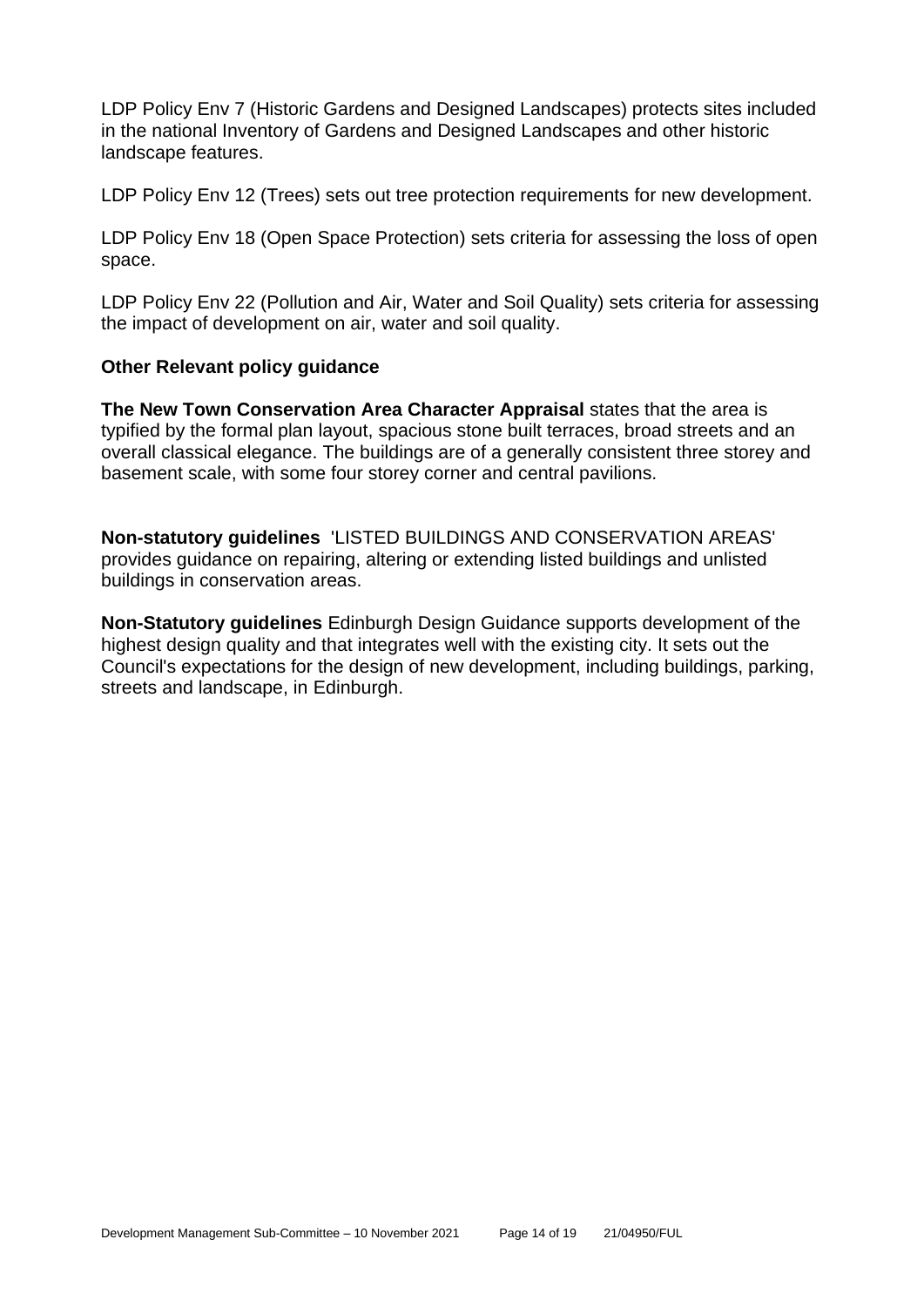# **Appendix 1**

**Application for Planning Permission 21/04950/FUL at Christmas Market, George Street, Edinburgh Erection of Edinburgh's Christmas at George Street including an ice rink, Christmas market stalls associated site offices, stores and ancillary facilities (Proposed Application for one year 2021 - 2022 & variation on granted planning permission ref 20/03708/FUL).**

## **Consultations**

## **Historic Environment Scotland**

In November 2020 an application was approved for structures associated with Edinburgh¿s Christmas Market on George Street - this included stalls, ice rink and associated facilities. A condition of permission restricted operation from 20 November 2021 to 2 January 2022. This application proposes changes to the use of the area on George street - removal of stalls and increase in the size of the ice rink.

We do not consider the proposed changes from the existing approval would have any major impact on the historic environment. Our advice has always been that these events should be temporary, and we would therefore expect, if your Council approve the application, that a similar condition be added to limit the duration of this development.

Planning authorities are expected to treat our comments as a material consideration, and this advice should be taken into account in your decision making. Our view is that the proposals do not raise historic environment issues of national significant and therefore we do not object. However, our decision not to object should not be taken as our support for the proposals. This application should be determined in accordance with national and local policy on development affecting the historic environment, together with related policy guidance.

## **New Town and Broughton Community Council**

The New Town & Broughton Community Council (NTBCC) has been involved in various discussions regarding the future use / layout of George Street including several 'George Street and First New Town' project workshops.

We note that this application is seeking to amend the permission for the Winter event (for 2021 only) under 20/03708/FUL, which was granted on 13th November 2020.

Whilst we note that the proposed footprint for the amended application has reduced significantly from the one that was approved previously, now proposing to occupy the street space along George Street from the Castle Street / North Castle Street junction to Charlotte Square only - this application, when viewed as a single application, is perhaps attempting to reduce the apparent impact of this element but setting aside the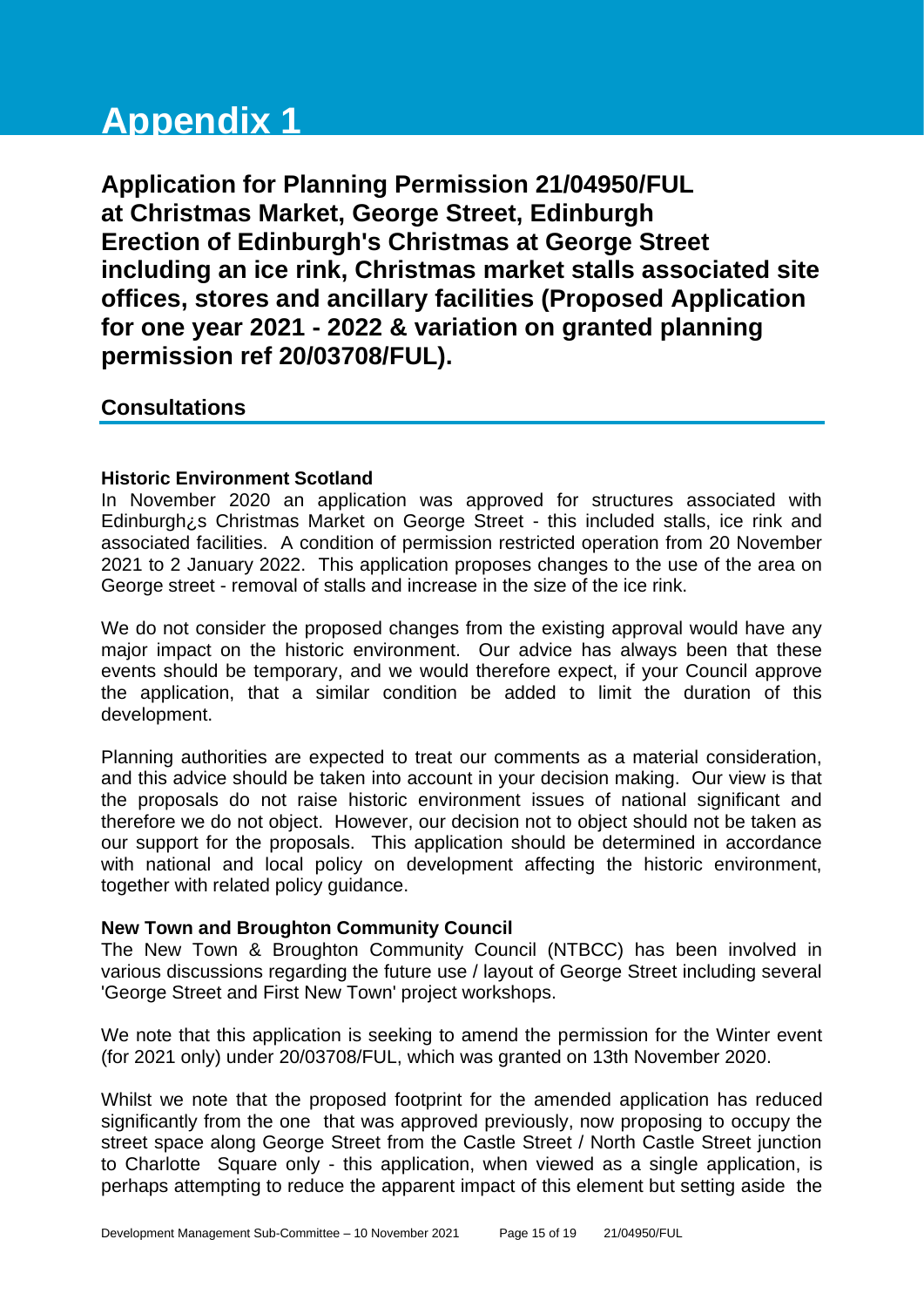intensification and expansion of the new proposals respectively for East and West Princes Street Gardens.

We take the view that the overall Edinburgh Christmas offering needs to be considered in totality across the three amended applications.

The community council recognise both the popularity of the Edinburgh Christmas event historically, especially the Ice Rink and the contribution to the vibrancy of the city (and city centre) in past years. However, we also share the view stated by the Cockburn that they have increasingly become major commercial events rather than cultural activities and with an increasing amount of commercial market stalls being added to the overall mix.

It is worth noting that despite some misgivings with the previous application, NTBCC did not submit a representation to the previous scheme.

With respect to the current application, NTBCC would also wish to register the following comments.

### 1. Proposed Footprint

In principle, the proposed location of the ice rink is acceptable and preferable to siting an ice rink either in St Andrew Square or Princes Street gardens on soft-standing. This section of George Street has often been closed as part of various events, and there is no major reinstatement issue once it is over.

However, the extent of the footprint does not take account of the outdoor seating areas used by the various bars and restaurants along the north side of George Street. Whilst it's not clear to NTBCC whether the extent of outdoor seating will remain in place through the winter months, what is currently in place is not too obtrusive and does bring some life to the street.

Further, , the proposed set-up proposed by Underbelly, rather than being harmonious and complementary to the current street scene, could be seen as trying to undermine the current businesses there and be in competition with them, rather than embracing what is currently available in the locality.

As far as we can ascertain from the documents supplied, the site boundary runs up the kerb line on both sides of the street, directly abutting the existing pavement where many of the hospitality businesses have set up substantial outdoor dining arrangements especially on the north side of the street. These have been set up (& supported by recent Council policies) to mitigate the impacts on their business from the Covid pandemic.

The implication of Underbelly's application is that these outdoor facilities will either need to be moved or reduced before the erection of the ice rink can begin.

As we understand, it seems likely that the relaxation of licensing will continue, therefore this potential conflict needs to be clarified as a matter of some urgency.

In addition, the potential crowding of restricted pavement space would seem seems likely, and could make crowd management more challenging. Finally, the proposed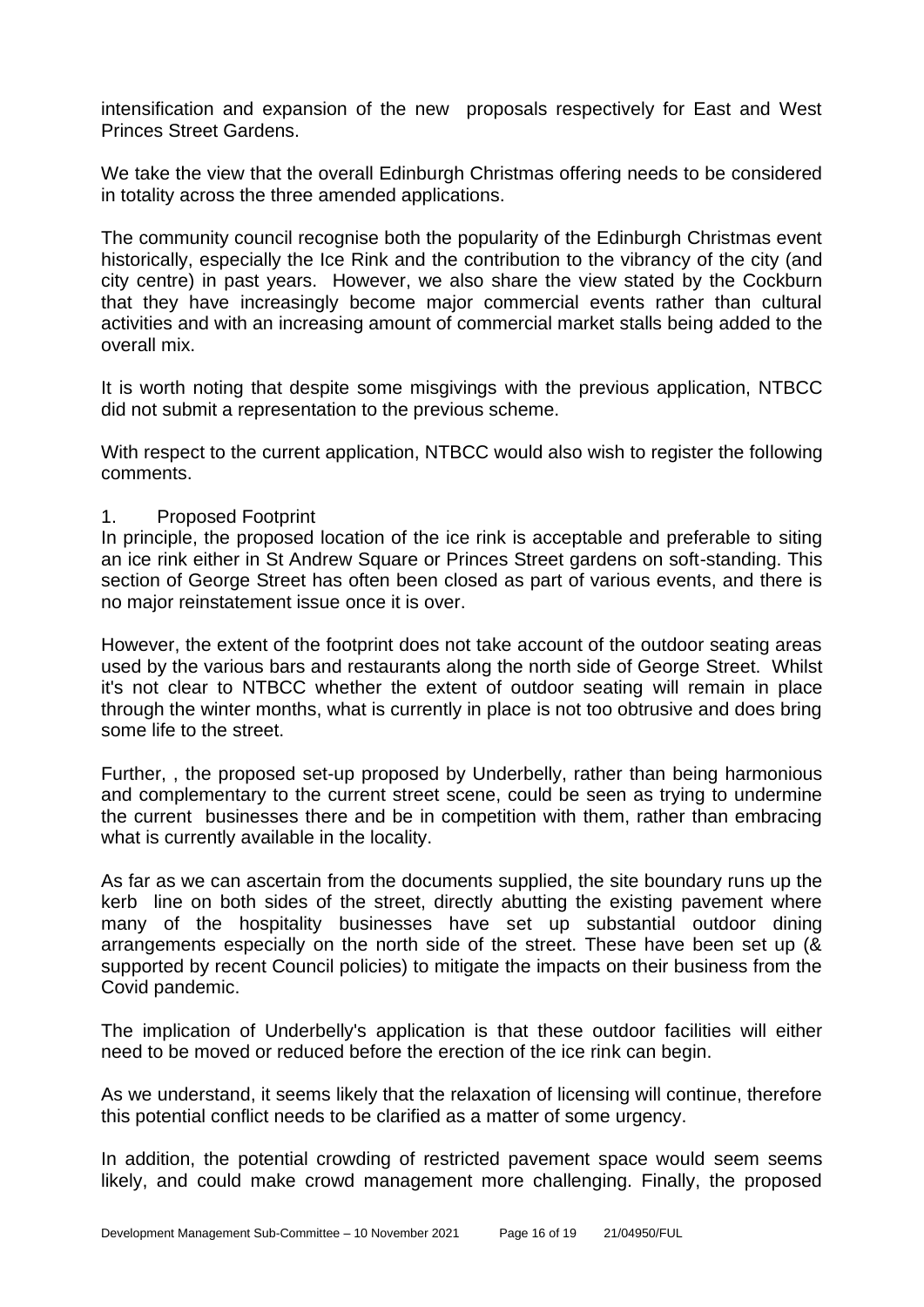footprint will close off a key part of the CCWEL cycle route with no alternative route being proposed.

George Street is a very wide street at this point - being 4-lanes as well as end-on parking in the centre of the street. There should be sufficient street space to accommodate both the proposed Christmas ice-rink as well as the needs of other current users of this space.

NTBCC therefore believe that the footprint made available for the ice rink should be reduced in width to prevent conflict as outlined above with other current uses. This could be achieved by removing or reducing the proposed food and beverage offering from the proposal which is more than adequately catered for by existing businesses along that stretch of George Street.

We should therefore urge that that the ice rink is redesigned to accommodate existing businesses, and that there are fewer or no food-and-drink stalls included in the scheme.

### 2. Proposed Use of Diesel Generators

The proposed set-up included 2x50 kVa generator sets. Although the detail of these is not provided, we assume, similarly to previous years, that these will be diesel fuelled. Whilst we fully understand the need for external power sources for the ice rink (given the infrastructure that exists there currently), we do not believe that the use of diesel generators is unacceptable at this location on a number of grounds.

We are aware from recent discussions relating to the FLY event in West Princes Street gardens that there are a number of alternate options that could and should be explored to mitigate the impact of these generators. One option would be to explore more environmentally-acceptable fuel source e.g. HVO (or hydrogenated vegetable oil) which as a significantly lower carbon footprint than diesel. It also has significantly lower NOx and Particulate Matter (PM) emissions compared with conventional diesel.

Although this may be a higher cost option and the minimum supply volumes may be higher, we firmly believe that this option should be explored more fully. The use of large diesel generators in this location should not be permitted, due both to the impact on the immediate environment (air quality in the proposed city centre Low Emission Zone) but also it is inconsistent with wider carbon reduction (GHG) considerations.

## 3. Level of Detail included in Application Documents Lodged

From the documents lodged by Underbelly in support of this application, it is difficult to be clear as to the boundary details of the compound surrounding the Ice rink. Whilst we understand the need to prevent unauthorised access to the ice rink, the overall set-up should be inclusive and inviting. Whilst it is clear that the back of house facilities at the western end of the compound is surrounded by 3 metre hoarding panels, it is unclear to the community council what hoarding / railing is proposed for the outer boundary of the proposal (on the '(07) Boundary Treatment' drawing. Furthermore, no details are provided of the actual structure to be erected to facilitate the figure of eight ice rink and the cross-over, aside from a plan view.

We would urge the Planning officer to request more details of what is actually proposed in this regard and that no consent should be issued until this information has been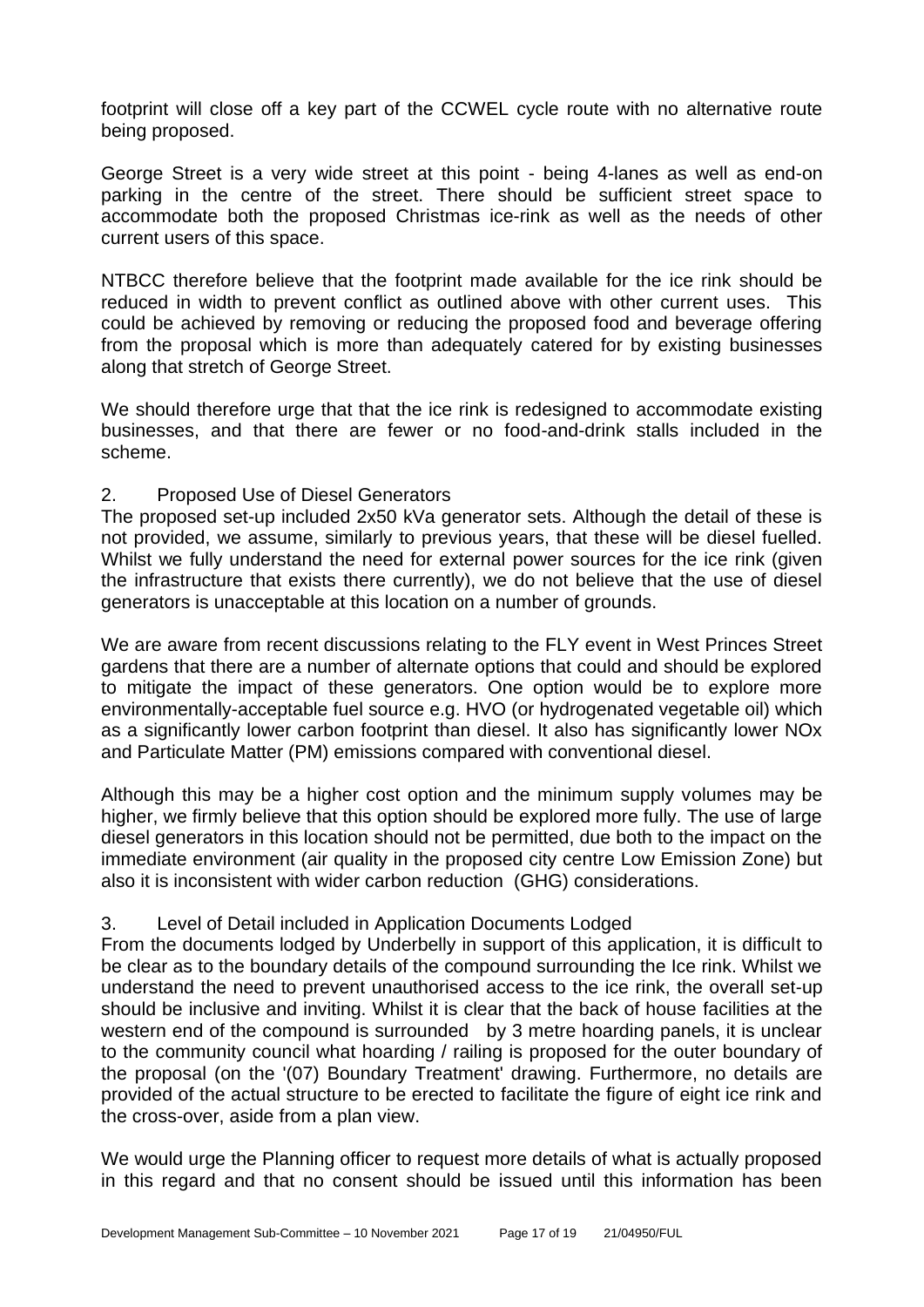submitted. It is essential that any development here respects the qualities of George Street and the World Heritage Site.

Finally, we could not see specific details or mitigation steps associated with the lengthy periods required for set up and take down of the temporary structures and the disruption that this will cause for pedestrians and businesses alike.

In summary, whilst NTBCC recognise and acknowledge the importance to many within the wider community to have a Christmas event; as well as the possible increased footfall being attracted to the city centre which could potentially benefit established city centre businesses, we have significant concerns as outlined above with what is precisely proposed.

Although NTBCC is largely focussed on the impact on residents, we also have an obligation to support local businesses within our area appropriately, who all year round contribute business rates and create longer-term employment. It is clear that the hospitality industry is slowly recovering, and it is regrettable that the opportunity they have to recoup some of their losses - at Christmas - will be negatively impacted in favour of outside contractors with little or no commitment to the city.

We understand that there will be pressure on the Council to progress the determination of these applications timeously but we believe that we have highlighted options to refine them in a number of areas. There is also an opportunity for several enhancements highlighted to inform events in future years and ultimately achieve something worthy of Edinburgh.

Finally, we would also stress again that these consents should not set a precedent.

#### **Edinburgh World Heritage**

The scope and emphasis of our comments reflects our principal remit associated with impact on the Outstanding Universal Value (OUV) of the Old and New Towns of Edinburgh World Heritage Site (`World Heritage Site¿).

This application lies within the context of two associated applications for dispersed Christmas markets in the city (references 21/04954/FUL and 21/04953/FUL). For the benefit of the Planning Department we have provided separate responses to these associated consultations, though clearly they merit consideration as a cumulative whole.

#### Edinburgh World Heritage Advice

George street is at the heart of Edinburgh¿s First New Town and retains a high degree of both its historic character and authenticity with respect to the World heritage site<sub>i</sub>s Outstanding Universal Value (OUV) associated with Enlightenment urban planning, historic architecture and monuments.

With regards to impact on OUV and in relation to the previous associated proposals (20/03708/FUL), the proposals would still result in a level of harm, infilling of public realm specifically designed for high quality open space with structures which are not in keeping with the character of the environment. It is acknowledged that this harm is temporary in nature (we advise a condition applied to any consent to ensure this is the minimum time period necessary) and relates only to this coming Christmas/ winter